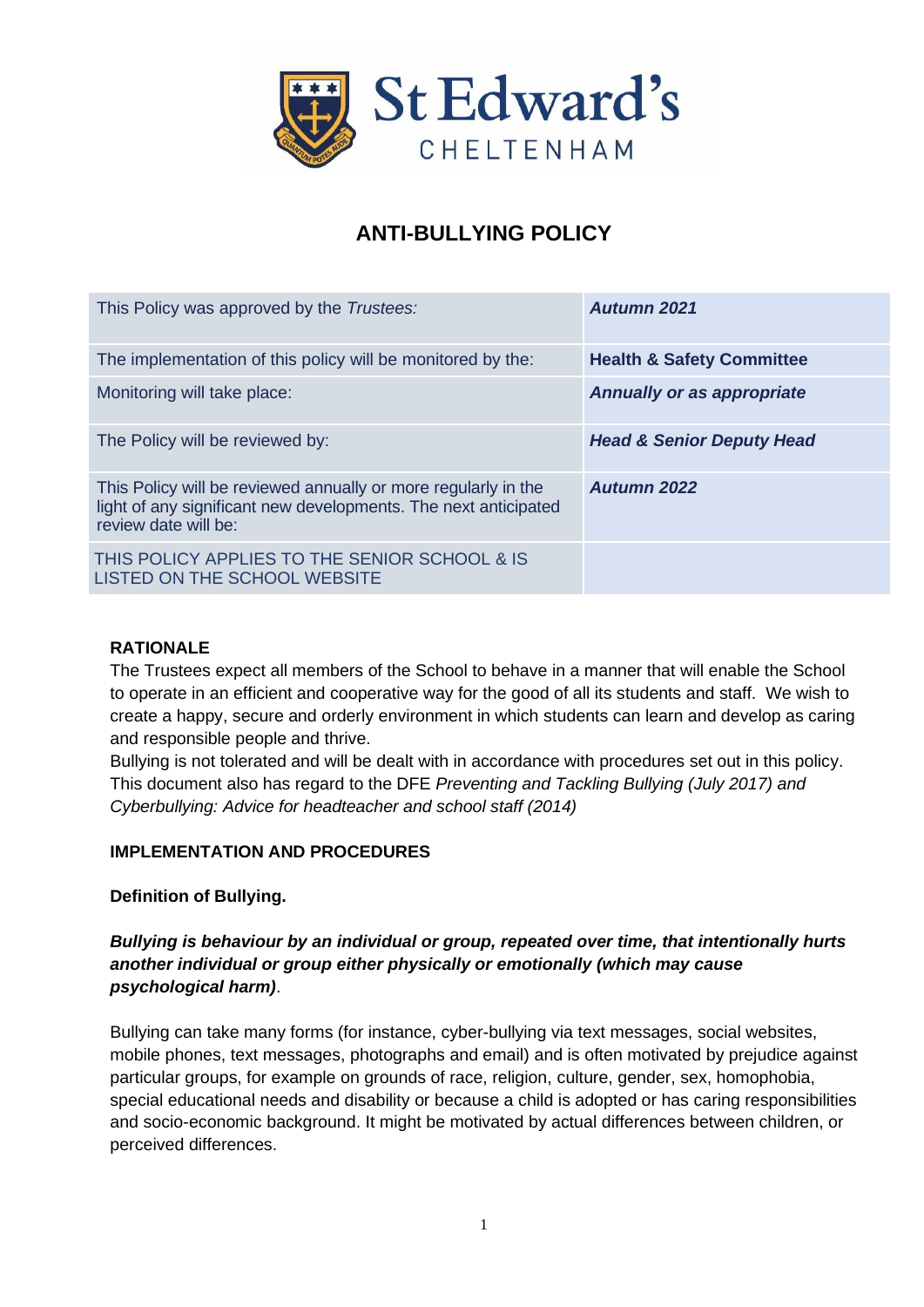The following list outlines the main forms that bullying may take. It is not necessarily exhaustive;

- Emotional being unfriendly, excluding, tormenting (e.g. hiding books, threatening gestures)
- Physical pushing, kicking, hitting, punching or any use of violence
- Racial Racial taunts, graffiti, gestures
- Cultural comments or acts designed to be hurtful
- Religious comments or acts designed to be hurtful
- Sexual unwanted physical contact or sexually abusive comments
- Sexist making purposefully derogatory comments designed to insult
- Homophobic because of, or focusing on the issue of sexuality
- Disability comments or acts designed to be hurtful or clearly discriminatory whether directed at those with mental, physical, emotional disabilities or at those with other special educational needs
- Familial because a child is adopted or is a carer
- Verbal name-calling, sarcasm, spreading rumours, teasing
- Cyber all areas of internet, such as email, social websites & internet chat room misuse, mobile threats by text messaging & calls, misuse of associated technology, i.e. camera & video facilities

The School seeks to protect children and young people against all fundamentalist, extremist, supremacist and violent ideologies.

The current threat from terrorism in the United Kingdom may include the exploitation of vulnerable people, to involve them in terrorism or in activity in support of terrorism. The normalization of extreme views may also make children and young people vulnerable to future manipulation and exploitation. The School is clear that this exploitation and radicalization should be viewed as a safeguarding concern.

Students may become susceptible to radicalisation through a range of social, personal and environmental factors – it is known that violent extremists exploit vulnerabilities in individuals to drive a wedge between them and their families and communities. It is vital that school staff are able to recognize those vulnerabilities (see School Safeguarding Policy).

It is not bullying when:

- There is no intention to hurt or harm i.e. behaviour is thoughtless or accidental
- There is a one-off fight/argument between students of equal stature or strength
- There is a good reason why others cannot be included in a group activity
- A student is called a nickname with which they are happy

Stopping violence and ensuring immediate physical safety is obviously the School's first priority but emotional bullying can be more damaging than physical; teachers will therefore make their own judgements about each specific case.

Many experts say that bullying involves an imbalance of power between the perpetrator and the victim. This could involve perpetrators of bullying having control over the relationship which makes it difficult for those they bully to defend themselves. The imbalance of power can manifest itself in several ways, it may be physical, psychological (knowing what upsets someone), derive from an intellectual imbalance, or by having access to the support of a group, or the capacity to socially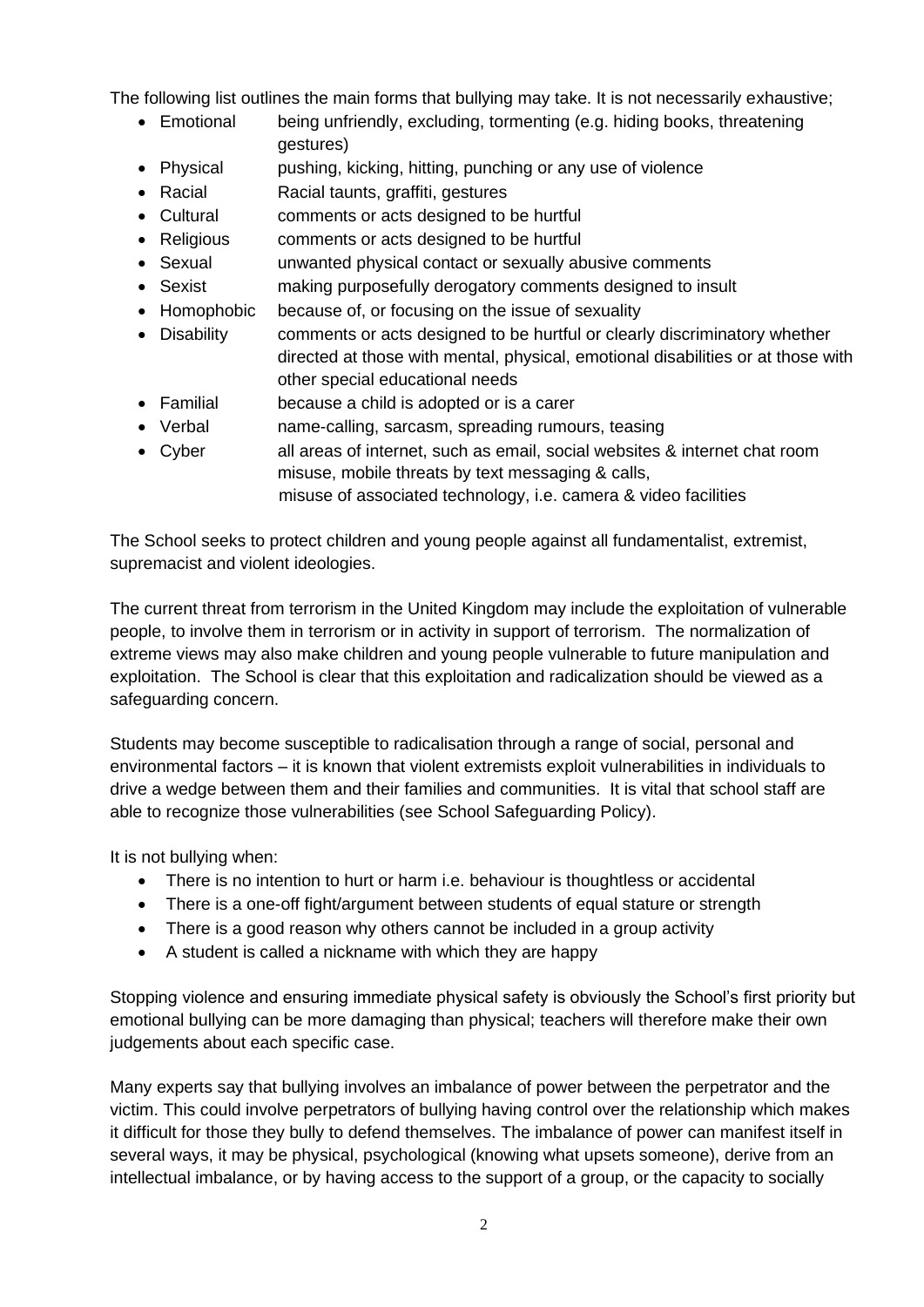isolate. It can result in the intimidation of a person or persons through the threat of violence or by isolating them either physically or online.

## **Cyber-bullying**

The rapid development of, and widespread access to, technology has provided a new medium for 'virtual' bullying, which can occur in or outside School. Cyber-bullying is a different form of bullying and can happen at all times of the day, with a potentially bigger audience, and more accessories as people forward on content at a click.

The wider search powers included in the Education Act 2011 give teachers stronger powers to tackle cyber-bullying by providing a specific power to search for and, if necessary, delete inappropriate images (or files) unless required as evidence on electronic devices, including mobile phones.

(See the E-safety policy [here](https://stedwardsschool.sharepoint.com/:w:/s/policies/ES_c0zW8O-5MqzLbwkKfii4BCJBdnIwdTw6NN2mn8N1DEg?e=6ts7CV) for more information).

## **Ethos of the School**:

At St Edward's, we create an ethos of good behaviour where students treat one another and the school staff with respect because we know that this is the right way to behave. We teach the students the value of respect for staff and for other students. We each have a part to play in the community and understand how our actions affect others within the school environment. Our Sixth Form students know that they have a responsibility to set a good example to the younger students. Our School Motto is 'Strive for the best'. Everyone connected with St. Edward's School accepts responsibility for each member's welfare and happiness. All staff, whatever their role in School, believe it is their responsibility to prevent bullying from occurring and take immediate steps to deal with it should evidence of bullying be found.

The school staff proactively gather information from subject teachers and tutors about issues between students which might provoke conflict and develop strategies to prevent bullying occurring in the first place. This might involve talking to students about issues of difference, perhaps in subject lessons, the PSHE programme and through assemblies.

We try to prevent bullying by:

- promoting the 'telling' atmosphere
- being vigilant in our supervision of difficult areas of the School, being on duty, and in our classrooms in good time for the students
- reminding students frequently about the behaviour that is expected
- stressing that all the children should be friendly and support each other
- using information gathered from reported incidents as pointers to improvements that can be made within school's general organisation
- conscious teaching of social skills through role play, drama, literature, etc.
- role-play for all students to cope with bullies or bully placed in situation to appreciate the feelings of the victim
- building the confidence of children by valuing them and their work as individuals
- using Assemblies, RE and PSHE lessons, projects, drama, stories, literature, historical events and current affairs to promote values, beliefs and moral issues with discussion of differences between people and the importance of avoiding prejudice-based language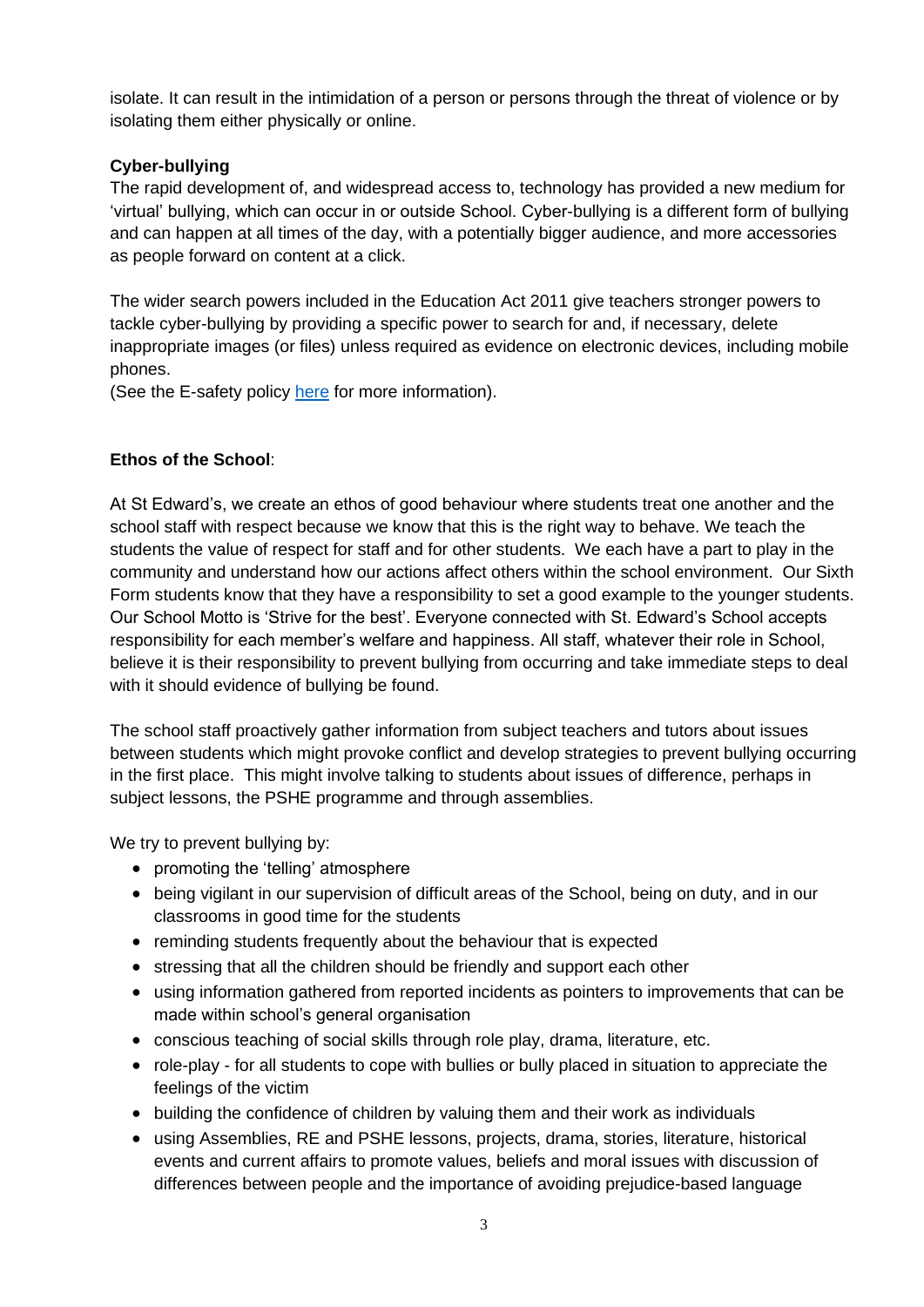- Teachers offering a positive role model refraining from name calling, teasing, sarcasm, etc.
- ensuring clear communications between all members of staff regarding the behaviour of the children throughout the day in varying situations
- recording all incidents concisely and consistently
- implementing disciplinary sanctions which reflect the seriousness of an incident and convey a deterrent effect (strong sanctions such as exclusion may be necessary in the cases of severe and persistent bullying)
- having clear policies communicated to parents, students and staff, and creating an environment of good behaviour and respect, with helpful examples set by staff and older students and celebration of success
- involving parents and making sure students are clear about the part they can play to prevent bullying, including when they find themselves as bystanders
- supportive procedures for dealing effectively with individual complaints from parents
- watching for signs of unhappiness, distress or change of character in the children

Where bullying occurs in School and on school trips, etc, the policy will be applied. If bullying takes place out of School, and there is a school connection, e.g. both are students, the School will, if it is within their powers, take action. If bullying takes place out of school and there is no school connection, the policy cannot be invoked, but the School may offer support.

We intend that our procedures are good and effective, so that it is easy to report bullying, including cyber-bullying and bullying outside School and bullying records are kept to evaluate the effectiveness of the approach adopted or to enable patterns to be identified.

#### **Raising awareness**

We raise awareness of bullying using educational elements such as Personal, Social and Health Education, assemblies, projects, drama, stories, literature, historical events and current affairs with discussion of differences between people and the importance of avoiding prejudice-based language.

#### **Raising staff awareness**

We raise staff awareness of bullying issues and anti-bullying strategies through INSET, so that the principles of the school policy are understood, legal responsibilities are known, action is defined to resolve and prevent problems, and sources of support are available. Where appropriate, we can invest in specialised skills to understand the needs of our students, including those with special educational needs or disabilities, and lesbian, gay, bisexual and transgender (LGBT) pupils. We also aim to raise staff awareness via our pastoral structure. The staffroom meets once a week where pastoral staff relay concerns or information. Once a week, pastoral staff meet with the Principal and Deputy Head Pastoral to discuss events of the week. More informal, ad hoc meetings take place through the week, as and when they are required. Action is taken when discussion uncovers structural issues; for instance if an area of the School is identified as a location for bullying, staff will be deployed there at suitable times. The **Student Voice** system will help staff to respond quickly to any concerns raised about areas of the school or local area where students may feel vulnerable.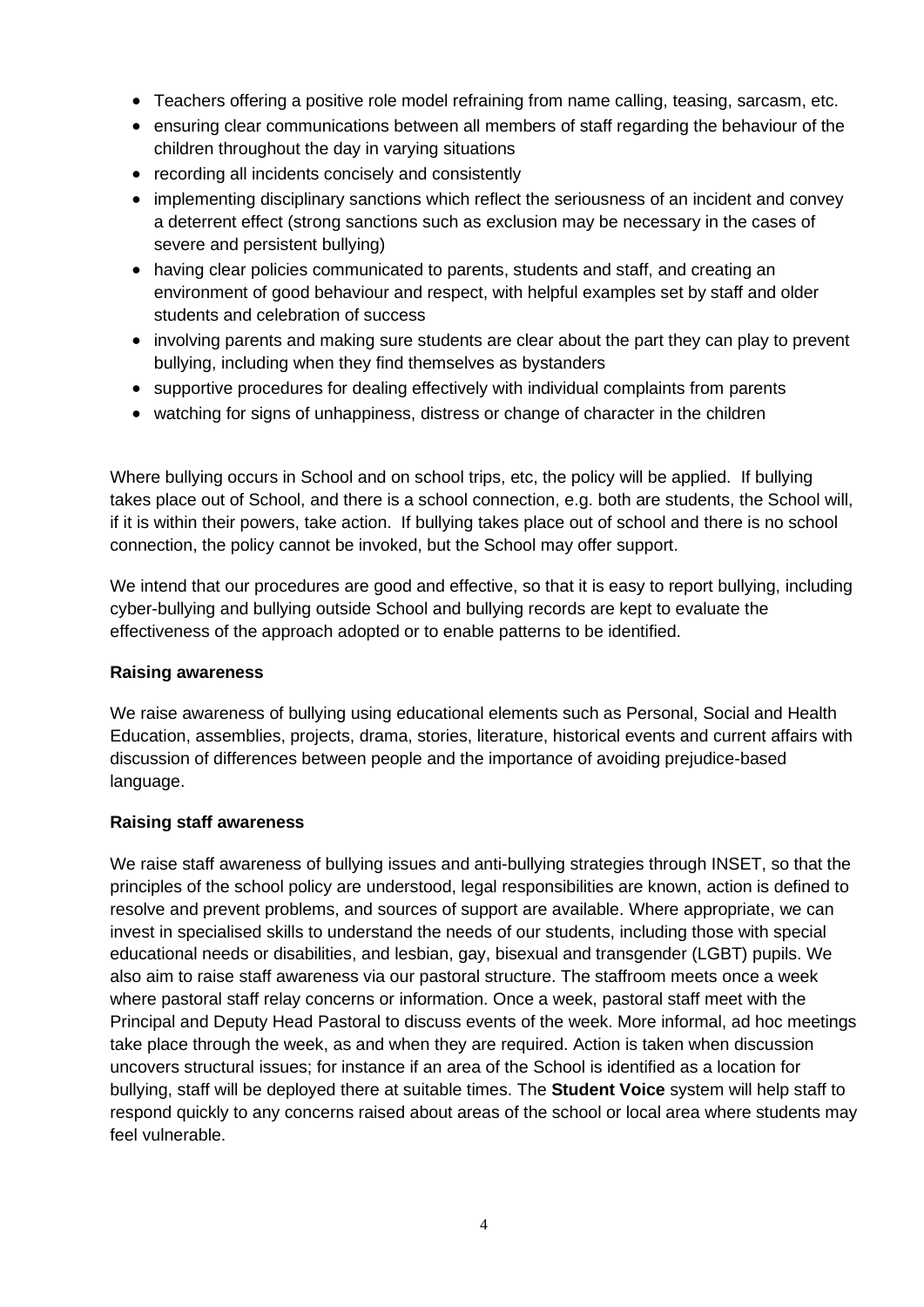# **PROCEDURES FOR DEALING WITH BULLYING**

## **Staff**

Listen to the child - take action.

All staff - if you witness / are called to an incident of bullying

- 1. Keep calm and make the situation safe; The main priority for staff is the welfare of the child
- 2. Call in Senior Staff if necessary
- 3. Take the incident seriously
- 4. Reassure the victim do not make him / her feel foolish or inadequate
- 5. Report incident on the same day to the Head of Lower School, Upper School, or Sixth Form, who will liaise with the Pastoral Deputy Head.
- 6. Never bully the Bully as this gives credibility to the behaviour
- 7. Write up an account of what happened on CPOMS using the bullying tag and forward to the relevant Pastoral Leader, Pastoral and Achievement Coordinator and Form Tutor.

If bullying is reported to you:

- 1. Take the report seriously assure victim / reporter it will be dealt with confidentially
- 2. Make notes of the victim's comments
- 3. Reassure the victim that 'telling' was the right thing to do, the bully is at fault not the victim
- 4. Report the incident to the relevant Pastoral Leader to discuss further with the Pastoral Deputy Headmaster.
- 5. Make provision to follow up detection and reporting of incidents so victim is supported, and bully deterred
- 6. Write up an account of what has happened on CPOMS using the bullying tag and forward to Head of Year Pastoral and Achievement Coordinator and Form Tutor.
- 7. A centralized register on CPOMS enables the Pastoral Leader and the SMT to evaluate the effectiveness of the approach adopted or to enable patterns to be identified
- 8. A bullying incident should be treated as a Child Protection concern where there is reasonable cause to believe that a child is suffering or likely to suffer significant harm. The DSL must be contacted in this situation. The DSL will then contact the GSCE for advice and make a referral if required. The DSL will record all information in the Child Protection file.

Action the School will take:

- 1. It will never ignore suspected bullying. All allegations of bullying will be investigated fully by an appropriate member of staff
- 2. Parents will be kept informed
- 3. Depending on what is found, and in what context, the action taken is likely to differ. There are many possible approaches that might be used. These could include mediation between both parties if appropriate, through to sanctions for the bully. Sanctions will follow the guidelines in the Behaviour, Rewards and Sanctions Policy and will reflect the seriousness of an incident and convey a deterrent effect. Referral could be made to external agencies (eg. Police, Children's Social Care, Channel) if the nature and level of the bullying was considered to require more serious action
- 4. Support will be given to both the victim and the bully